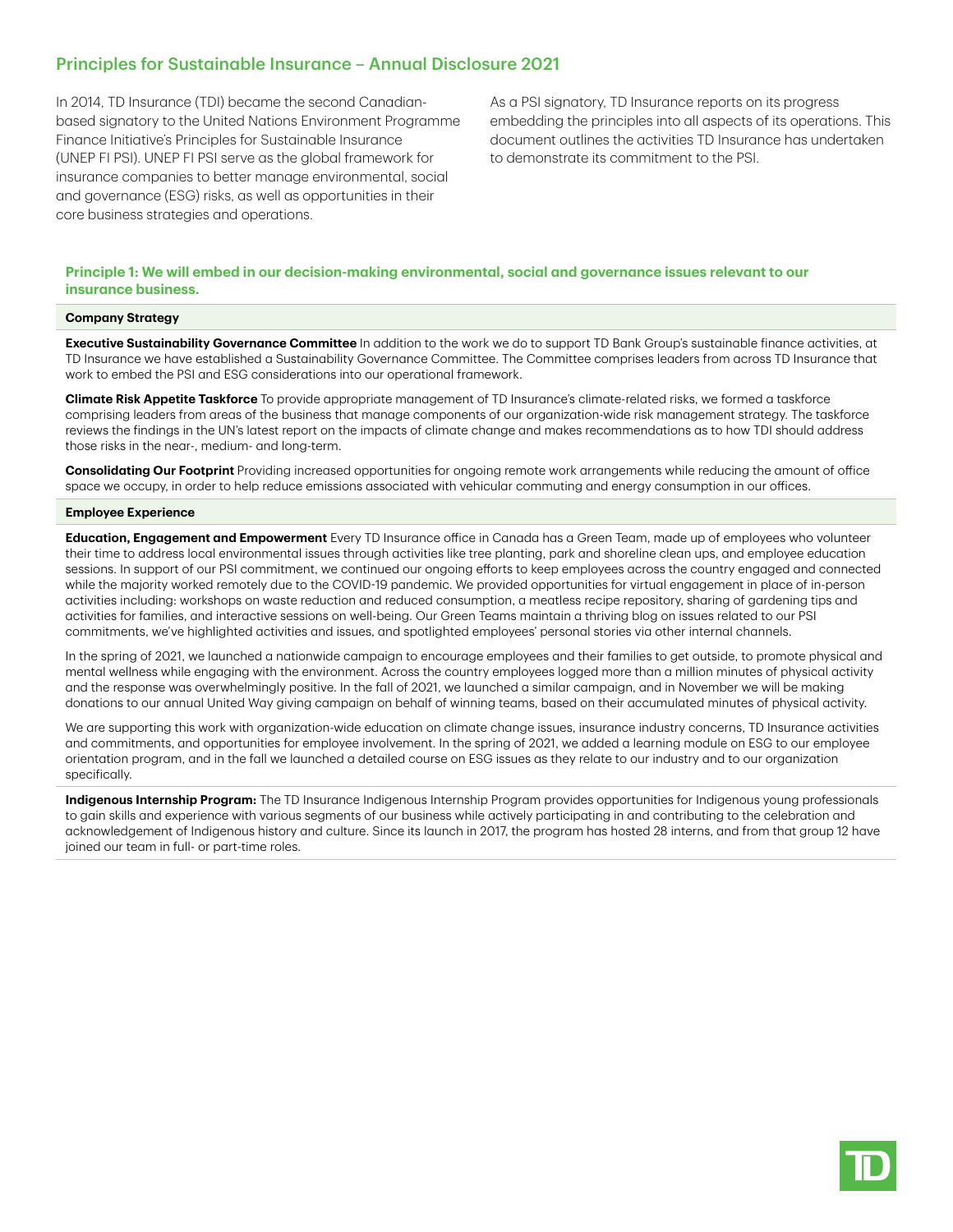# **Risk Management and Underwriting**

TD Insurance's underwriting criteria include:

- A requirement for customers to install sewer back-up valves following a claim in order to continue coverage; and
- Strict criteria for oil tanks.

| <b>Product and Service Development and Claims Management</b> |  |  |
|--------------------------------------------------------------|--|--|
|                                                              |  |  |

| Extended water damage coverage                     | In 2019, TD Insurance introduced its extended water damage product – an endorsement that provides<br>coverage against sudden and accidental water damage caused by sewer backup and sump pump<br>failure, ground and surface water entering a home below ground level as well as overland flooding all<br>under one, easy-to-understand endorsement. In addition, a mitigation feature has been included in the<br>coverage: in the event of a paid loss, we will pay up to \$1,000 toward the cost of installing a backwater<br>valve or sump pump with a power backup system, which could help prevent future losses. |
|----------------------------------------------------|-------------------------------------------------------------------------------------------------------------------------------------------------------------------------------------------------------------------------------------------------------------------------------------------------------------------------------------------------------------------------------------------------------------------------------------------------------------------------------------------------------------------------------------------------------------------------------------------------------------------------|
| Hybrid and electric vehicle<br>insurance discounts | TD Insurance has offered discounts on insurance for hybrid vehicles in Canada since 2008. In 2011, the<br>program was extended to electric vehicles.                                                                                                                                                                                                                                                                                                                                                                                                                                                                    |
| Solar panel protection                             | TDI includes insurance on solar panels in its mainstream insurance offerings standard homeowner<br>insurance product; we do not require our customers to purchase additional coverage for their<br>solar panels.                                                                                                                                                                                                                                                                                                                                                                                                        |
| Mobile Response Units                              | TD Insurance deploys Mobile Response Units to provide disaster relief in areas experiencing<br>catastrophic incidents related to severe weather. In 2021, our teams used these vehicle-based units to<br>assist TD Insurance customers in Barrie, Ontario, after a tornado hit the area in late July. We were on<br>site the morning after the tornado hit, providing in-person support to affected customers.                                                                                                                                                                                                          |
| My Insurance self-service tool                     | This online portal allows customers to view their documents online and thereby helps to reduce waste<br>by reducing the need for paper documents.                                                                                                                                                                                                                                                                                                                                                                                                                                                                       |
| Resilience-related discount                        | Customers in Alberta who choose stronger and longer life expectancy roofing materials to help reduce<br>damage from extreme weather events such as hailstorms, receive a discount on insurance.                                                                                                                                                                                                                                                                                                                                                                                                                         |
| Eco Efficient Rebuild                              | Our Enhanced Home Coverage includes additional protection to cover any extra costs of buying<br>environmentally friendly products for repairs. Customers can take the opportunity to install<br>environmentally friendly materials at no additional cost up to an extra 10% over the amount of their<br>claim (up to \$50,000). Customers without the coverage can still choose to pay out of pocket for the<br>additional cost of green materials.                                                                                                                                                                     |
| One have been all follows that the c               |                                                                                                                                                                                                                                                                                                                                                                                                                                                                                                                                                                                                                         |

### **Sales and Marketing**

TD Insurance has implemented several advice initiatives on water damage prevention and earthquake coverage awareness.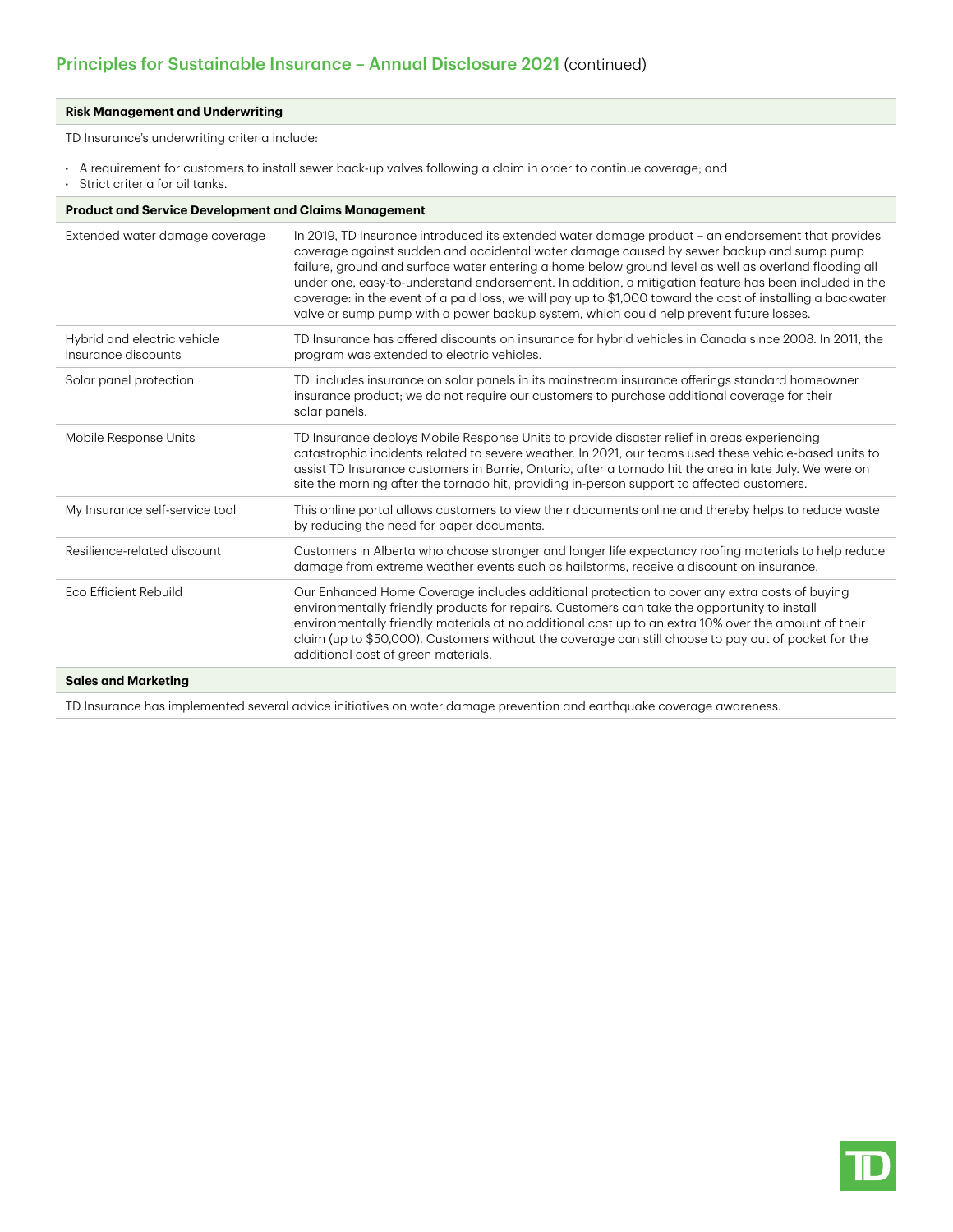Principle 2: We will work together with our clients and business partners to raise awareness of ESG issues, manage risk and develop solutions.

### **Business Partner Initiatives**

**TD Insurance Advisory Board on Climate Change** In 2019, TD Insurance established its Advisory Board on Climate Change, a first for the Canadian insurance industry. The Advisory Board comprises experts from Engineers Canada, and six top Canadian universities with expertise in fields related to climate change, severe weather and its impact on people and our planet. The Advisory Board, together with TD Insurance executives, is focusing its efforts on two activities: one focusing on addressing flood risk, and the second on resilience and homeowner education. Unfortunately these projects were delayed due to the pandemic. We are grateful for the continued contributions of our Board members and look forward to sharing details of these projects in 2022.

| <b>Client, Community and Supplier Initiatives</b>  |                                                                                                                                                                                                                                                                                                                                                                                                                                                                                                                                                                                                                   |  |
|----------------------------------------------------|-------------------------------------------------------------------------------------------------------------------------------------------------------------------------------------------------------------------------------------------------------------------------------------------------------------------------------------------------------------------------------------------------------------------------------------------------------------------------------------------------------------------------------------------------------------------------------------------------------------------|--|
| Claims Advice Line                                 | TD Insurance provides preventative advice to customers as part of the Claims Advice Line, including<br>advice on prevention related to damage from severe weather events.                                                                                                                                                                                                                                                                                                                                                                                                                                         |  |
| Vendor management and<br>procurement               | We have embedded ESG considerations into our vendor selection and procurement processes. TD<br>Insurance and enterprise-level Responsible Procurement leads are working together to invite our larger<br>suppliers to participate in TD's Carbon Supply Chain Program where we have asked them to measure,<br>disclose and make efforts to reduce their carbon emissions.                                                                                                                                                                                                                                         |  |
| Digital Transformation and<br>Journey to Paperless | In late 2020, we began offering TDI customers the option to go paperless, setting the goal of 50%<br>participation by 2025. As of late 2021, we're well on our way with nearly 15% of our customers opting in<br>to simplify communications and reduce paper consumption. At this early stage of the program, our<br>customers have helped us save about 350 trees.                                                                                                                                                                                                                                               |  |
|                                                    | Extending our focus on making things easier for our customers in light of the ongoing pandemic, in<br>early 2021 we implemented electronic funds transfers for claims payments to transfer payments to<br>customers, claimants or vendors within 24 hours, which reduced printing and mailing waste.                                                                                                                                                                                                                                                                                                              |  |
|                                                    | Turning attention to our operations, we've centralized return mail processing at a single location<br>eliminating the use of ground and air carriers. We've revised our claims records retention policy,<br>eliminating unnecessary printing. We established a process to eliminate printing of documents<br>received electronically, archiving them instead. Furthermore, we eliminated the requirement to print to<br>microfilm documents that are provided to customers by email. Combined, these activities will save<br>more than 600,000 pages per year and reduce our annual $CO2$ emissions by 76,393 kg. |  |
| TD Insurance Open<br>Innovation Challenge          | Under the theme, The Future of Sustainable Insurance Claims, our innovation challenge returned for its<br>fourth year in late 2021. The challenge, powered by the online platform Agorize, is a crowdsourcing<br>initiative that helps support TD Insurance's ESG and innovation goals by connecting with the global<br>student community to generate new ideas. This year's participants were asked to come up with new<br>initiatives to help TD Insurance reduce the environmental footprint of our residential and automobile<br>claims process.                                                              |  |
|                                                    | Through the Agorize platform, hundreds of students chose to invest their time helping TD Insurance<br>make a positive impact. We are grateful for the participants' enthusiasm and creativity and look<br>forward to further exploring their ideas.                                                                                                                                                                                                                                                                                                                                                               |  |
| Extending life insurance coverage                  | In 2018, TD Insurance began offering life insurance coverage for HIV positive customers. TD Insurance<br>continues to work diligently to increase the number of Canadians eligible for life and health insurance<br>products through product and underwriting innovation.                                                                                                                                                                                                                                                                                                                                         |  |
| Evolution of Gender Identity<br>Management         | In 2021, TD Insurance implemented technology changes to our Life & Health systems to help ensure we<br>accurately capture and respect customers' gender identity preferences.                                                                                                                                                                                                                                                                                                                                                                                                                                     |  |
| Insurance Literacy                                 | To help our colleagues to navigate the insurance marketplace, in 2021 we embedded insurance<br>education into Financial Literacy Month programming, TD Bank Group's employee educational<br>sessions, held annually in November.                                                                                                                                                                                                                                                                                                                                                                                  |  |